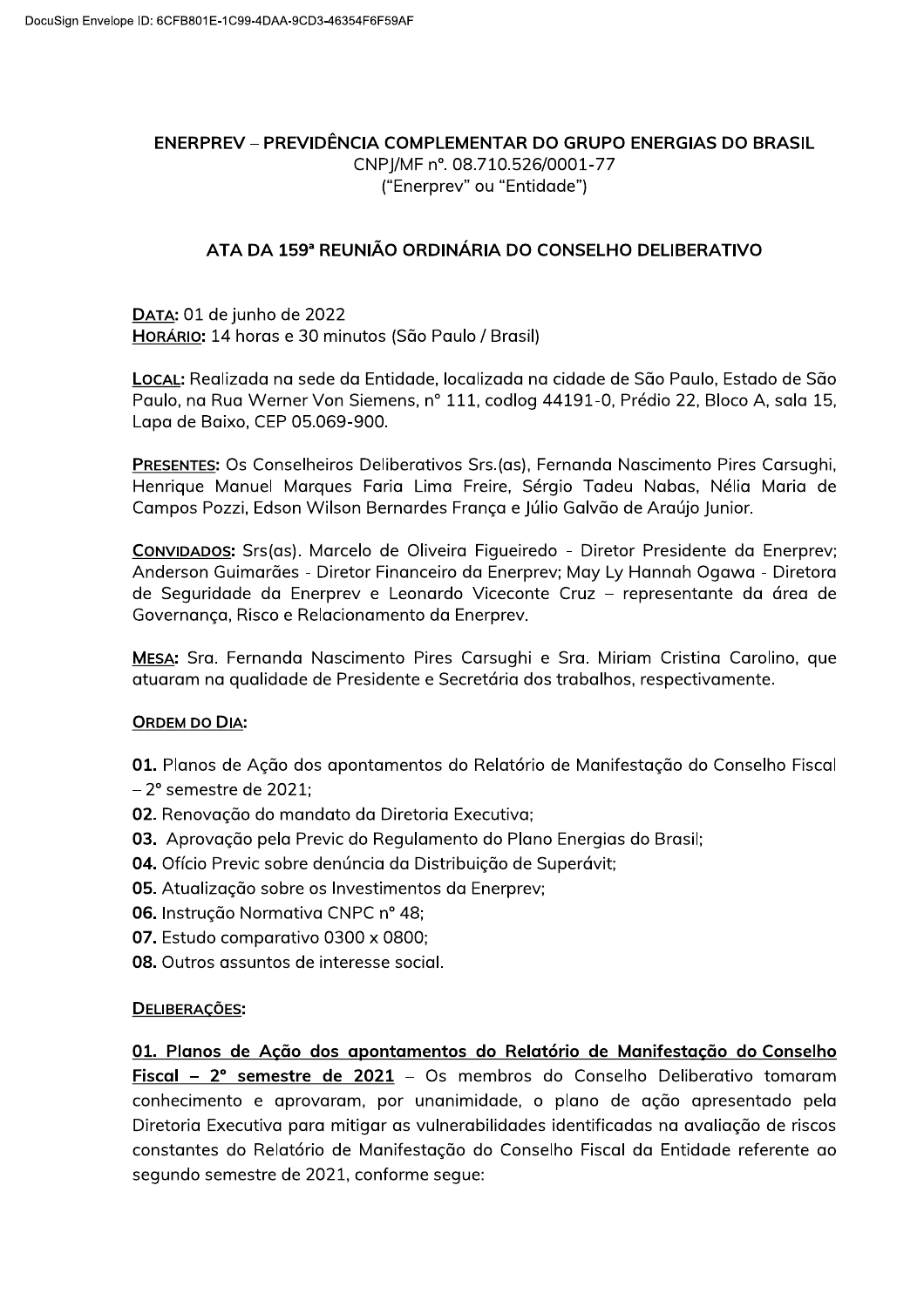- i. Ausência de questionário para a identificação do alinhamento da opção do perfil de investimentos dos participantes às suas características individuais  $\rightarrow$ A disponibilização do questionário que permitirá ao participante avaliar a adequação da sua opção às suas características individuais teve o seu planejamento com a contratação do prestador de serviços "Arte da Criação" que está desenvolvendo a funcionalidade. A funcionalidade será disponibilizada em dois momentos distintos. Os novos participantes que aderirem após a implantação da funcionalidade já precisarão responder ao questionário antes de realizarem suas opções que são anexadas aos termos de adesão ao Plano Energias do Brasil. Posteriormente e, a cada campanha, realizadas nos meses de junho e dezembro de cada ano, os participantes dos Planos Energias do Brasil e Escelsos II deverão responder go questionário antes de registrarem suas respectivas opcões. A previsão de conclusão do projeto é 31 de agosto de 2022.
- ii. Ausência de simulador de benefícios disponível aos participantes dos Planos de Contribuição Definida e Contribuição variável, por mídia interativa, com projeções dos valores de benefícios  $\rightarrow$  A disponibilização dos simuladores de benefícios para os participantes dos Planos Energias do Brasil e Escelsos II (respectivamente, Contribuição Definida e Contribuição variável) iniciou-se com a aprovação da renovação do Contrato com o prestador Singia (Ponto 02 registrado na ATA da 156° Reunião do Conselho Deliberativo de 25/02/2022) e está ocorrendo nos termos do cronograma de implantação (troca do sistema), tendo a previsão de conclusão em 30 de novembro de 2022.

02. Renovação do mandato da Diretoria Executiva - Os membros do Conselho Deliberativo aprovaram, por unanimidade, a recondução dos atuais membros da Diretoria Executiva da Enerprev para um novo mandato de 2 (dois) anos, a vigorar a partir de 01 de julho de 2022, conforme seque:

- Diretor Presidente Sr. Marcelo de Oliveira Figueiredo, brasileiro, casado, contador, i.  $\blacksquare$ . CPF/MF n<sup>o</sup>  $\blacksquare$  contrarios are set that residente e **Dortador do RG nº** and the state of the state of the state of the state of the state of the state of the state o domiciliado na Capital do Estado de São Paulo, com endereço comercial na Rua Werner Von Siemens, nº 111, codlog 44191-0, Prédio 22, Bloco A, sala 15, Lapa de Baixo, CEP 05.069-900, São Paulo - SP;
- ii. Diretor Financeiro Sr. Anderson Guimarães, brasileiro, casado, atuário, portador da Cédula de Identidade RG nº contra inscrito no CPF/MF sob o nº residente e domiciliado na Capital do Estado de São Paulo, com endereço comercial na Rua Werner Von Siemens, nº 111, codlog 44191-0, Prédio 22, Bloco A, sala 15, Lapa de Baixo, CEP 05.069-900, São Paulo - SP, acumulando a função de Administrador Estatutário Tecnicamente Qualificado ("AETO"), nos termos do previsto pela Resolução nº 4.661/2018, bem como pelos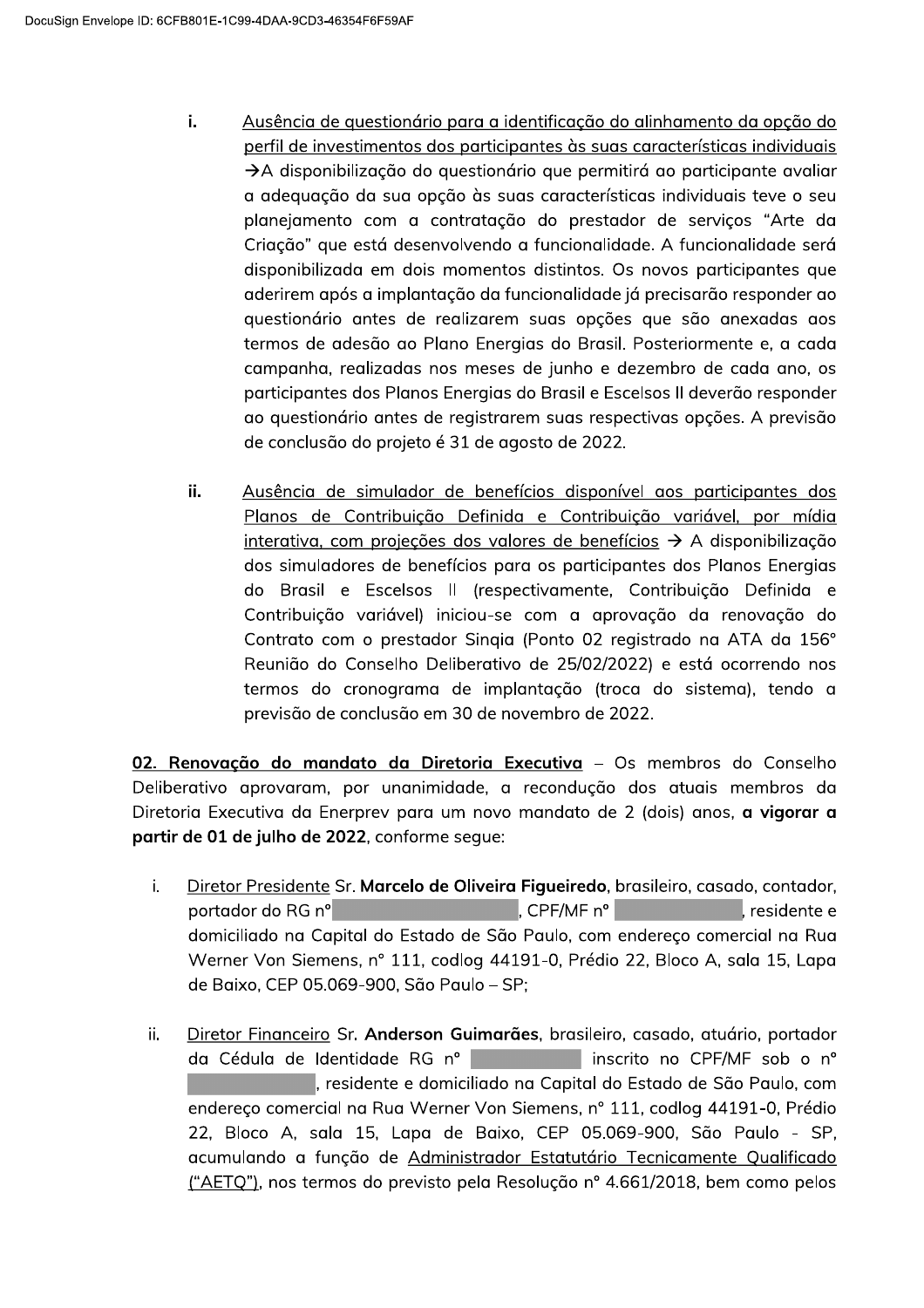§§ 4° e 5° do Art. 35 da Lei Complementar n° 109 de 29 de maio de 2001, e também Administrador Responsável junto à PREVIC pelo acompanhamento, supervisão e cumprimento das normas e procedimentos de contabilidade previstos na legislação em vigor, nos termos do que dispõe o Art. 5º da Resolução CNPC nº 27, de 06 de dezembro de 2017; e

Diretora de Seguridade Sra. May Ly Hannah Ogawa, brasileira, casada, iii. administradora, portadora do RG nº **Example 20 April 19 April 19 April 19 April 19 April 19 April 19 April 19 April 19 April 19 April 19 April 19** residente e domiciliada na Capital do Estado de São Paulo, com endereço comercial na Rua Werner Von Siemens, nº 111, codlog 44191-0, Prédio 22, Bloco A, sala 15, Lapa de Baixo, CEP 05.069-900, São Paulo - SP, acumulando a função de Administradora Responsável pelos Planos de Benefícios ("ARPB"), nos termos do previsto pelo item 3 do Regulamento gnexo à Resolução CGPC nº 18, de 28 de março de 2006, sendo responsável também por manter atualizado o controle dos valores utilizados/destinados do Fundo Administrativo e prestar informações periódicas ao Conselho Fiscal, a quem caberá, além do acompanhamento, registrar em seu relatório semestral de controles internos a conformidade em relação às normas, conforme prevê a Resolução CNPC nº 28, de 06 de dezembro de 2017.

Na sequência da Deliberação acima, a composição da Diretoria Executiva da Enerprev passará a ser a seguinte, a partir de 1º de julho de 2022 até 1º de julho de 2024:

- ← Diretor Presidente: Sr. Marcelo de Oliveira Figueiredo
- ← Diretor Financeiro: Sr. Anderson Guimarães
- ← Diretora de Seguridade: Sra. May Ly Hannah Ogawa

03. Aprovação pela Previc do Regulamento do Plano Energias do Brasil - Os membros do Conselho Deliberativo tomaram conhecimento do Parecer nº 164/2022, encaminhado pela Previc em 18 de maio de 2022, referente ao processo de nº 44011.006452/2021-84, sobre a aprovação pela Previc das propostas de alteração regulamentar do plano Energias do Brasil, que passa a vigorar a partir da data de sua publicação no Diário Oficial, ocorrida em 20 de maio de 2022. A Diretoria Executiva informou que tomará as devidas providências para ampla divulgação aos participantes.

04. Ofício Previc sobre denúncia da Distribuição de Superávit - Os membros do Conselho Deliberativo tomaram conhecimento de que a Enerprev protocolou junto à Previc, no dia 07 de outubro de 2020, a resposta ao ofício de nº 2010/2020 - Processo nº 44011.004878/2020-12, referente à denúncia realizada pelo Conselheiro Deliberativo Suplente, Sr. Paulo Roberto Zibetti Jorge, questionando sobre a regularidade do processo adotado pela Enerprev na distribuição de superávit do exercício de 2018 (realizado em 2020) dos planos Escelsos I e II.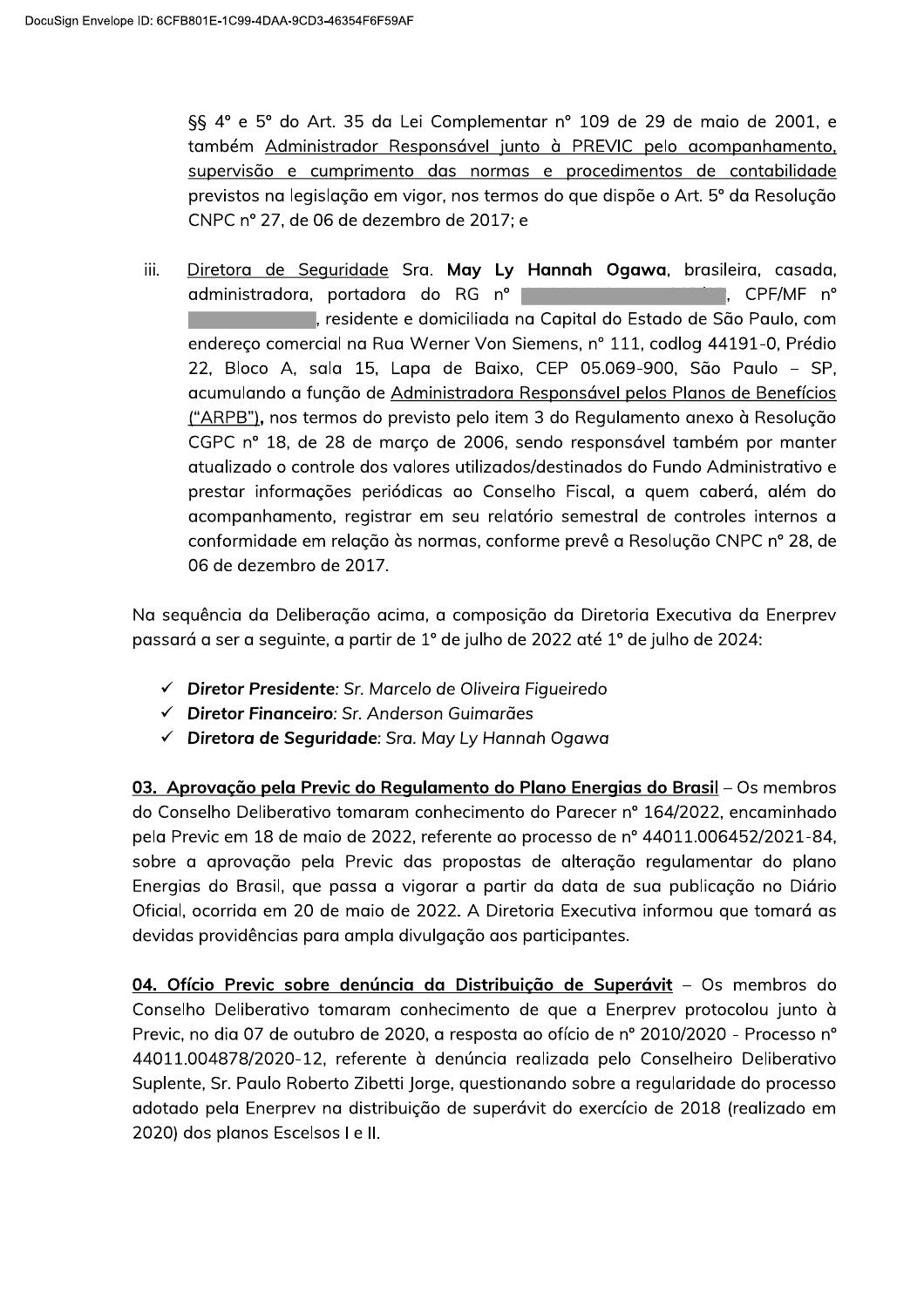A Previc, através do ofício de nº 2751/2021, determinou que a Enerprev, no prazo de 60 (sessenta) dias, adotasse os procedimentos necessários para a efetivação dos ajustes no cálculo da proporção contributiva adotada para fins da destinação do superávit do plano Escelsos I.

Com base em pareceres atuarial e jurídico, que analisaram os pontos mencionados no ofício da Previc e entenderam que haveria arqumentos para enfrentá-los, sustentando-se que o processo realizado pela Enerprev foi condizente com a legislação aplicável, a Diretoria protocolou resposta no dia 04 de fevereiro de 2022.

A Previc, através do ofício nº 828/2022, manteve a determinação para que a Enerprey, no prazo de 30 dias, adotasse os procedimentos necessários para a efetivação dos ajustes no cálculo da proporcão contributiva do superávit do plano Escelsos I, considerando, para tanto, como normais tanto a contribuição dos assistidos como também as administrativas da patrocinadora. Determinou ainda que fosse apurada a proporção das contribuições normais durante o período de pelo menos três anos que antecedeu a suspensão integral das contribuições e solicitou que, no mesmo prazo, fosse informada acerca das medidas adotadas para eventual ajuste de valores porventura já utilizados em desacordo com a legislação.

A Enerprev apresentou cronograma de atividades para cumprimento da determinação, que foi aprovado pela Previc. Contudo, durante a preparação para a elaboração de tais estudos, foram identificados pontos de dúvida que precisam ser sanados pela Previc, a fim de garantir o fiel cumprimento da determinação.

Diante do exposto, o Diretor Presidente solicitou em 24 de maio a suspensão do prazo de 20 dias úteis do cronograma previamente estabelecido, o qual foi acatado pela Previc, e será retomado após os esclarecimentos necessários.

05. Atualização sobre os Investimentos da Enerprev - Os membros do Conselho Deliberativo tomaram conhecimento acerca da atualização sobre os investimentos da Enerprev, referente a maio de 2022, nos termos do relatório arquivado na Entidade.

06. Instrução Normativa CNPC nº 48 – Os membros do Conselho Deliberativo tomaram conhecimento da Instrução Normativa CNPC nº 48, de 8 de dezembro de 2021 ("IN 48"), o qual dispõe sobre as fontes, os limites para custeio administrativo, os critérios e os controles relativos às despesas administrativas pelas entidades fechadas de previdência complementar. Após prestados os devidos esclarecimentos, a Diretoria Executiva esclareceu que: (i) o orçamento da Enerprev já está aderente à IN 48; (ii) dos quatro indicadores mínimos citados, a Entidade já acompanha mensalmente três, devendo, portanto, estabelecer metas para alcançar mais indicadores; e (iii) a Diretoria está elaborando um novo Regulamento do PGA junto à consultoria jurídica JCM, que será pautado para a próxima Reunião do Conselho Deliberativo com a proposta dos indicadores de gestão já auferidos em 2022.